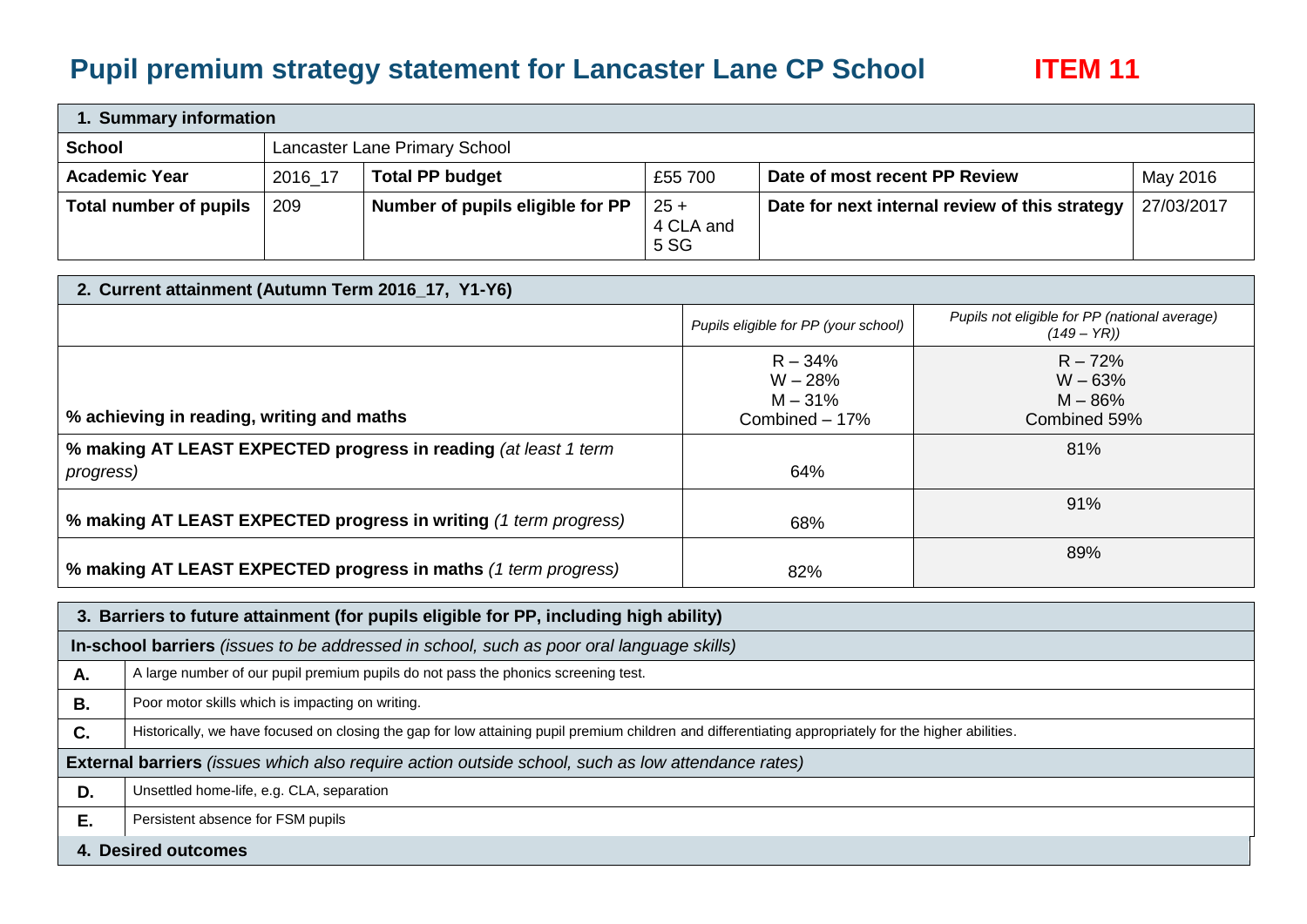|           | Desired outcomes and how they will be measured                                                                                 | Success criteria                                                                                                                                         |
|-----------|--------------------------------------------------------------------------------------------------------------------------------|----------------------------------------------------------------------------------------------------------------------------------------------------------|
| Α.        | Phonics skills improved for pupil premium children will have a knock on effect on later years.                                 | Children pass their phonics screening test.<br>Children are working at YRE in reading.                                                                   |
| <b>B.</b> | Improved motor skills, leading to improved pencil grip and control.                                                            | Children can hold their pencil correctly.<br>Children can form a greater number of letters after the<br>intervention sessions.                           |
| C.        | Average attaining pupil premium children achieve at least 'secure' at year group related expectations for<br>their year group. | End of term tracking data shows 100% of the average attaining<br>pupils are on track.                                                                    |
| D.        | Pupil premium children have improved self-esteem, resilience and motivation to learn.                                          | Less undesirable behaviour recorded for pupil premium<br>children.<br>Pupil premium children make progress at the same rate as non-<br>premium children. |
| Е.        | Pupil premium children's attendance improves.                                                                                  | Attendance figures for the identified pupil premium children<br>rises to at least 90%.                                                                   |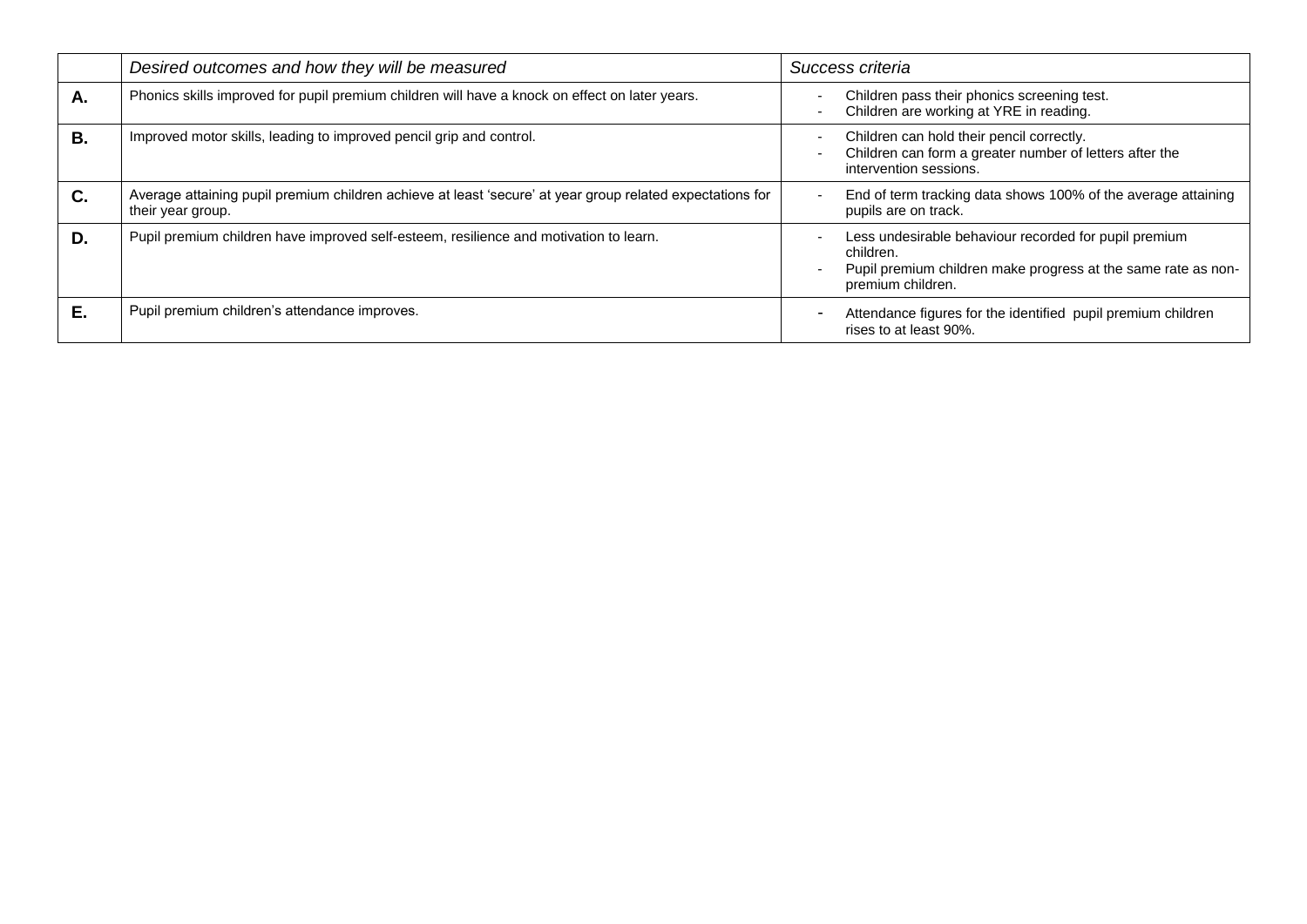| 5. Planned expenditure                                                                                                                                                       |                                                                                                                                                                                             |                                                                                                                                                                                                                                                                                                                                                                                                     |                                                                                                                                                                                                                              |                   |                                            |  |  |
|------------------------------------------------------------------------------------------------------------------------------------------------------------------------------|---------------------------------------------------------------------------------------------------------------------------------------------------------------------------------------------|-----------------------------------------------------------------------------------------------------------------------------------------------------------------------------------------------------------------------------------------------------------------------------------------------------------------------------------------------------------------------------------------------------|------------------------------------------------------------------------------------------------------------------------------------------------------------------------------------------------------------------------------|-------------------|--------------------------------------------|--|--|
| Academic year                                                                                                                                                                | 2016_17                                                                                                                                                                                     |                                                                                                                                                                                                                                                                                                                                                                                                     |                                                                                                                                                                                                                              |                   |                                            |  |  |
|                                                                                                                                                                              | The three headings below enable schools to demonstrate how they are using the pupil premium to improve classroom pedagogy, provide targeted<br>support and support whole school strategies. |                                                                                                                                                                                                                                                                                                                                                                                                     |                                                                                                                                                                                                                              |                   |                                            |  |  |
| i. Quality of teaching for all                                                                                                                                               |                                                                                                                                                                                             |                                                                                                                                                                                                                                                                                                                                                                                                     |                                                                                                                                                                                                                              |                   |                                            |  |  |
| <b>Desired outcome</b>                                                                                                                                                       | Chosen action /<br>approach                                                                                                                                                                 | What is the evidence and rationale<br>for this choice?                                                                                                                                                                                                                                                                                                                                              | How will you ensure it is<br>implemented well?                                                                                                                                                                               | <b>Staff lead</b> | When will you<br>review<br>implementation? |  |  |
| A) Phonics skills<br>improved for pupil<br>premium children in<br>Y1 which will have a<br>knock on effect on<br>later years.                                                 | Initially, a review of how<br>phonics is delivered in<br>Y1, e.g. T&L styles,<br>group rotation, adult<br>subject knowledge and<br>skills + CPD, groupings.                                 | A significant number of our pupil<br>premium children did not pass the<br>phonics screening test in                                                                                                                                                                                                                                                                                                 | <b>Observations</b><br>Tracking data                                                                                                                                                                                         | CC                | End of phonics<br>phase                    |  |  |
| C)Historically, we<br>have focused on<br>closing the gap for low<br>attaining pupil<br>premium children and<br>differentiating<br>appropriately for the<br>higher abilities. | Ongoing targeted<br>planning and teaching<br>for average-attaining<br>pupil premium pupils<br>from the teacher and<br>additional target support<br>experienced TA.                          | Generally, interventions in place only for<br>low-attaining pupils.<br>Lesson observations and walk-throughs<br>show that TAs tend to support with low-<br>attaining pupils.<br>Tracking shows a small proportion of the<br>pupil premium children who should be<br>on track, are not.<br>Those pupil premium children who are<br>on track must remain on track as they<br>progress through school. | Planning scrutinies<br>Book look<br>Pupil progress meetings<br>$\overline{\phantom{a}}$<br><b>Moderation meetings</b><br>$\overline{\phantom{a}}$<br>Walk-throughs<br>$\overline{\phantom{a}}$<br><b>Lesson observations</b> | <b>KG</b>         | Half-termly                                |  |  |
| <b>Total budgeted cost</b>                                                                                                                                                   |                                                                                                                                                                                             |                                                                                                                                                                                                                                                                                                                                                                                                     |                                                                                                                                                                                                                              |                   |                                            |  |  |
| ii. Targeted support                                                                                                                                                         |                                                                                                                                                                                             |                                                                                                                                                                                                                                                                                                                                                                                                     |                                                                                                                                                                                                                              |                   |                                            |  |  |
| <b>Desired outcome</b>                                                                                                                                                       | <b>Chosen</b><br>action/approach                                                                                                                                                            | What is the evidence and rationale<br>for this choice?                                                                                                                                                                                                                                                                                                                                              | How will you ensure it is<br>implemented well?                                                                                                                                                                               | <b>Staff lead</b> | When will you<br>review<br>implementation? |  |  |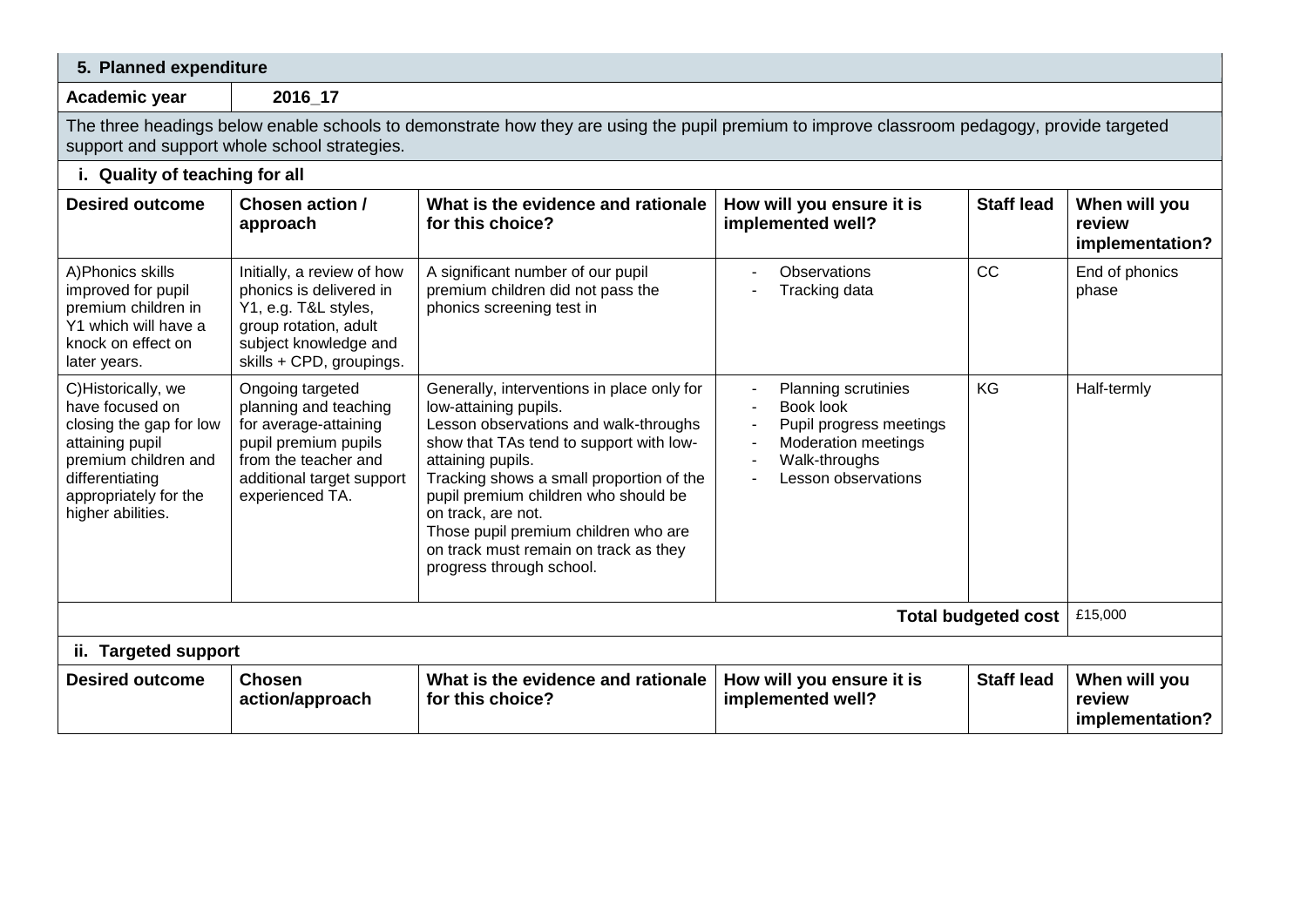| B) Pupil premium<br>children have improved<br>self-esteem, resilience<br>and motivation to learn. | Trained and allocated a TA<br>(BM) to provide targeted<br>nurture support.<br><b>Employment of Angela</b><br>Braithwaite (outreach<br>worker) for 1.5 days per<br>week to target families with<br>poor attendance.<br>Bought in Unicorn<br>Counselling services.                                        | 1/3 of our pupil premium children have<br>behavioural, social and emotional needs.                                                                                                                         | Ongoing training for TA, e.g.<br>shadowing SP&L therapist<br>and outreach worker, etc.<br>SMART targets and more<br>staggered assessment<br>framework (PIVATS)<br>Allocated times for nurture to<br>take place<br>Allocated space for quality<br>nurture time<br>Appropriate resources | KG                  | Termly                                     |
|---------------------------------------------------------------------------------------------------|---------------------------------------------------------------------------------------------------------------------------------------------------------------------------------------------------------------------------------------------------------------------------------------------------------|------------------------------------------------------------------------------------------------------------------------------------------------------------------------------------------------------------|----------------------------------------------------------------------------------------------------------------------------------------------------------------------------------------------------------------------------------------------------------------------------------------|---------------------|--------------------------------------------|
| D) Poor motor skills in<br>current year 1 cohort,<br>which is impacting on<br>writing.            | Trained and allocated a TA<br>(DJ) to provided motor skill<br>intervention.                                                                                                                                                                                                                             | Children in EYFS/KS1 who display poor<br>motor skills for their age and are not<br>achieving expected attainment in writing.                                                                               | Training for TA<br>SMART targets and more<br>staggered assessment<br>framework (PIVATS)<br>Allocated times for<br>intervention to take place<br>Allocated space for<br>intervention sessions<br>Appropriate resources<br>purchased                                                     | LW                  | Half-termly                                |
|                                                                                                   |                                                                                                                                                                                                                                                                                                         |                                                                                                                                                                                                            |                                                                                                                                                                                                                                                                                        | Total budgeted cost | £18,000                                    |
| iii. Other approaches                                                                             |                                                                                                                                                                                                                                                                                                         |                                                                                                                                                                                                            |                                                                                                                                                                                                                                                                                        |                     |                                            |
| <b>Desired outcome</b>                                                                            | <b>Chosen</b><br>action/approach                                                                                                                                                                                                                                                                        | What is the evidence and rationale<br>for this choice?                                                                                                                                                     | How will you ensure it is<br>implemented well?                                                                                                                                                                                                                                         | <b>Staff lead</b>   | When will you<br>review<br>implementation? |
| E) Pupil premium<br>children's attendance<br>improves.                                            | <b>Employment of Angela</b><br>Braithwaite (outreach<br>worker) for 1.5 days per<br>week to target families with<br>poor attendance.<br>(First two terms of the<br>school year 2016-17, £250<br>from each PP child has<br>been top sliced to buy into<br>the Children's Centre for<br>outreach workers) | The figure for absence for FMS pupils is<br>5.4% compared with 2.7% for non-FSM.<br>For persistent absences (10% absence or<br>more), it is 16.7% for FSM pupils compared<br>with 3.3% for non FSM pupils. | Planned time for outreach<br>worker to gather background<br>information about families<br>and children's needs.<br>Effective use of time by<br>outreach worker to build<br>relationships with<br>children/parents/carers.                                                              | <b>JG</b>           | Half-termly                                |
|                                                                                                   |                                                                                                                                                                                                                                                                                                         |                                                                                                                                                                                                            |                                                                                                                                                                                                                                                                                        |                     | £12,000                                    |
| <b>Total budgeted cost</b>                                                                        |                                                                                                                                                                                                                                                                                                         |                                                                                                                                                                                                            |                                                                                                                                                                                                                                                                                        |                     |                                            |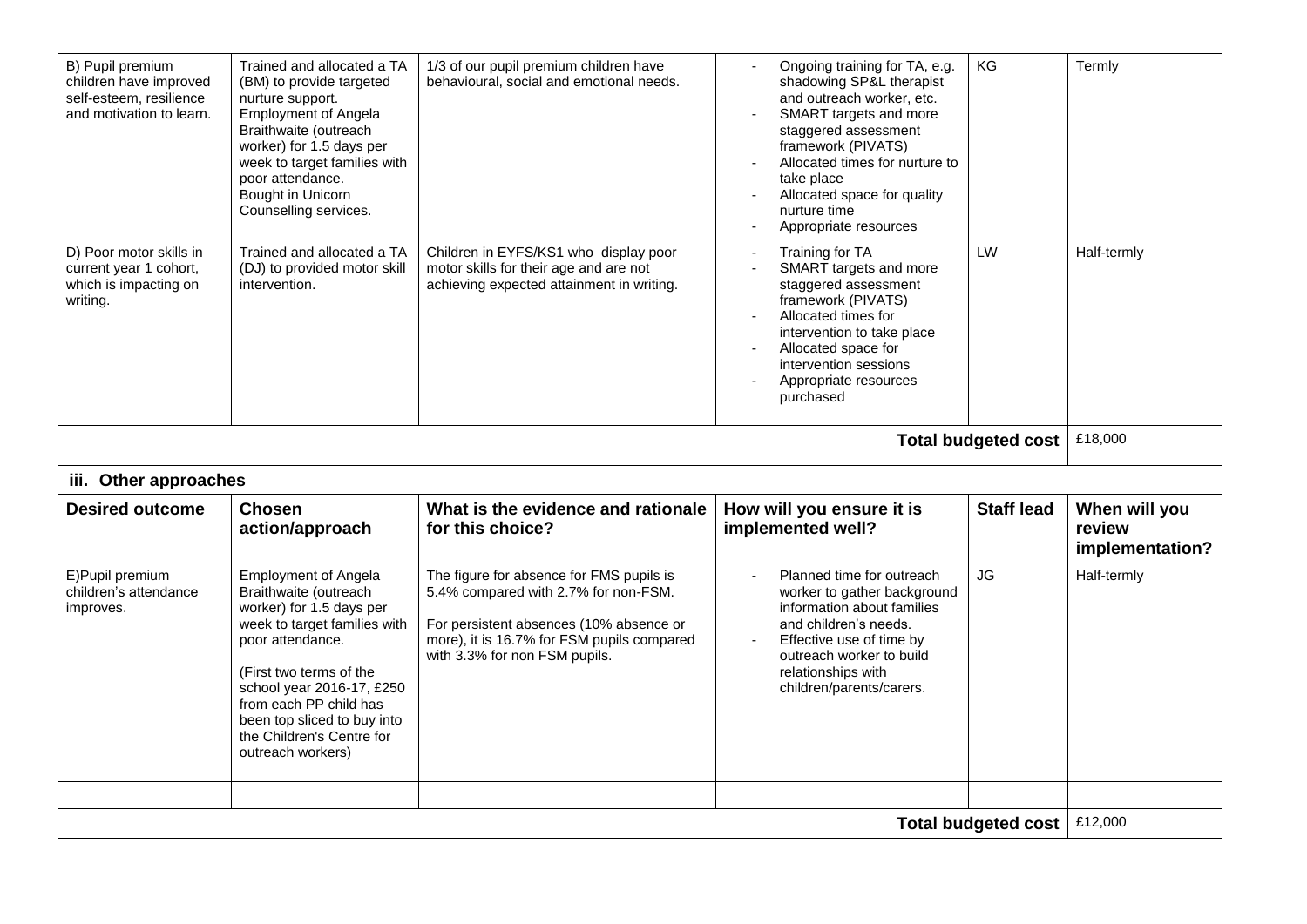| 6. Review of expenditure                                                                                             |                                                                                                                            |                                                                                                                                                                                      |                                                                                                                                                                                                                                                                                                                                              |                                                   |  |  |
|----------------------------------------------------------------------------------------------------------------------|----------------------------------------------------------------------------------------------------------------------------|--------------------------------------------------------------------------------------------------------------------------------------------------------------------------------------|----------------------------------------------------------------------------------------------------------------------------------------------------------------------------------------------------------------------------------------------------------------------------------------------------------------------------------------------|---------------------------------------------------|--|--|
| <b>Previous Academic Year</b>                                                                                        |                                                                                                                            | 2015-16                                                                                                                                                                              |                                                                                                                                                                                                                                                                                                                                              |                                                   |  |  |
| i. Quality of teaching for all                                                                                       |                                                                                                                            |                                                                                                                                                                                      |                                                                                                                                                                                                                                                                                                                                              |                                                   |  |  |
| <b>Desired outcome</b>                                                                                               | <b>Chosen</b><br>action/approach                                                                                           | <b>Estimated impact:</b> Did you meet the<br>success criteria? Include impact on<br>pupils not eligible for PP, if appropriate.                                                      | <b>Lessons learned</b><br>(and whether you will continue with this approach)                                                                                                                                                                                                                                                                 | <b>Cost</b>                                       |  |  |
| To boost the<br>attainment and<br>progress of PP                                                                     | Additional part-time<br>teacher bought in to<br>target PP children                                                         | 4 children Reading 50-% at Expected which is lower than non<br>PP but higher than Lancs PP<br>Writing - 50% at Expected which is lower<br>than non PP and broadly in line with Lancs | Having a qualified teacher that knows the school and the children well did have an impact.<br>However, upon evaluation when using this approach again, the additional teacher would<br>focus on the high ability children allowing the class teacher - who knows the children better<br>- to effectively teach a small class (as per Year 6) | £3000                                             |  |  |
| ii. Targeted support                                                                                                 |                                                                                                                            |                                                                                                                                                                                      |                                                                                                                                                                                                                                                                                                                                              |                                                   |  |  |
| <b>Desired outcome</b>                                                                                               | <b>Chosen</b><br>action/approach                                                                                           | <b>Estimated impact:</b> Did you meet the<br>success criteria? Include impact on<br>pupils not eligible for PP, if appropriate.                                                      | <b>Lessons learned</b><br>(and whether you will continue with this approach)                                                                                                                                                                                                                                                                 | Cost                                              |  |  |
| Behaviour for learning -<br>children's readiness for<br>school including lunch<br>time supervision and<br>continuity | Specify a TA to focus on<br>behaviour and nurture<br>Extend behaviour<br>strategies to lunchtimes                          | Behaviour both in-class and in the playground is<br>improving - logs on CPOMS                                                                                                        | Targeted TA intervention - proactive rather than re-active<br>Specific training needed for TA<br>Whole staff (T and TA review of behaviour management)                                                                                                                                                                                       | £12,000 (TA)<br>£2,300<br>(Welfare)<br>Assistant) |  |  |
| Support from Clayton<br><b>Brook Children's Centre</b><br>and Counselling<br>Services                                | £250 top sliced from every<br>PP to buy -in continued<br>support from CBCC and<br>regular counsellor visits into<br>school | Referrals are re-active but are effective                                                                                                                                            | Closer partnership with the out-reach worker for a more<br>proactive approach to meeting the children's and families'<br>needs                                                                                                                                                                                                               | £8.750<br>(CCBC)<br>£1.800<br>(Counselling)       |  |  |
|                                                                                                                      | iii. Other approaches                                                                                                      |                                                                                                                                                                                      |                                                                                                                                                                                                                                                                                                                                              |                                                   |  |  |
| <b>Desired outcome</b>                                                                                               | <b>Chosen</b><br>action/approach                                                                                           | <b>Estimated impact:</b> Did you meet the<br>success criteria? Include impact on<br>pupils not eligible for PP, if appropriate.                                                      | <b>Lessons learned</b><br>(and whether you will continue with this approach)                                                                                                                                                                                                                                                                 | <b>Cost</b>                                       |  |  |
| Enrichment / educational<br>visits                                                                                   | School subsidises PP<br>children for school<br>visits and residential<br>visits                                            | Enrichment for the children - wider experiences<br>and a broader more diverse curriculum                                                                                             | Beneficial for the children<br>Need to be more strategic with costing for the year across<br>the school                                                                                                                                                                                                                                      | £1,000                                            |  |  |